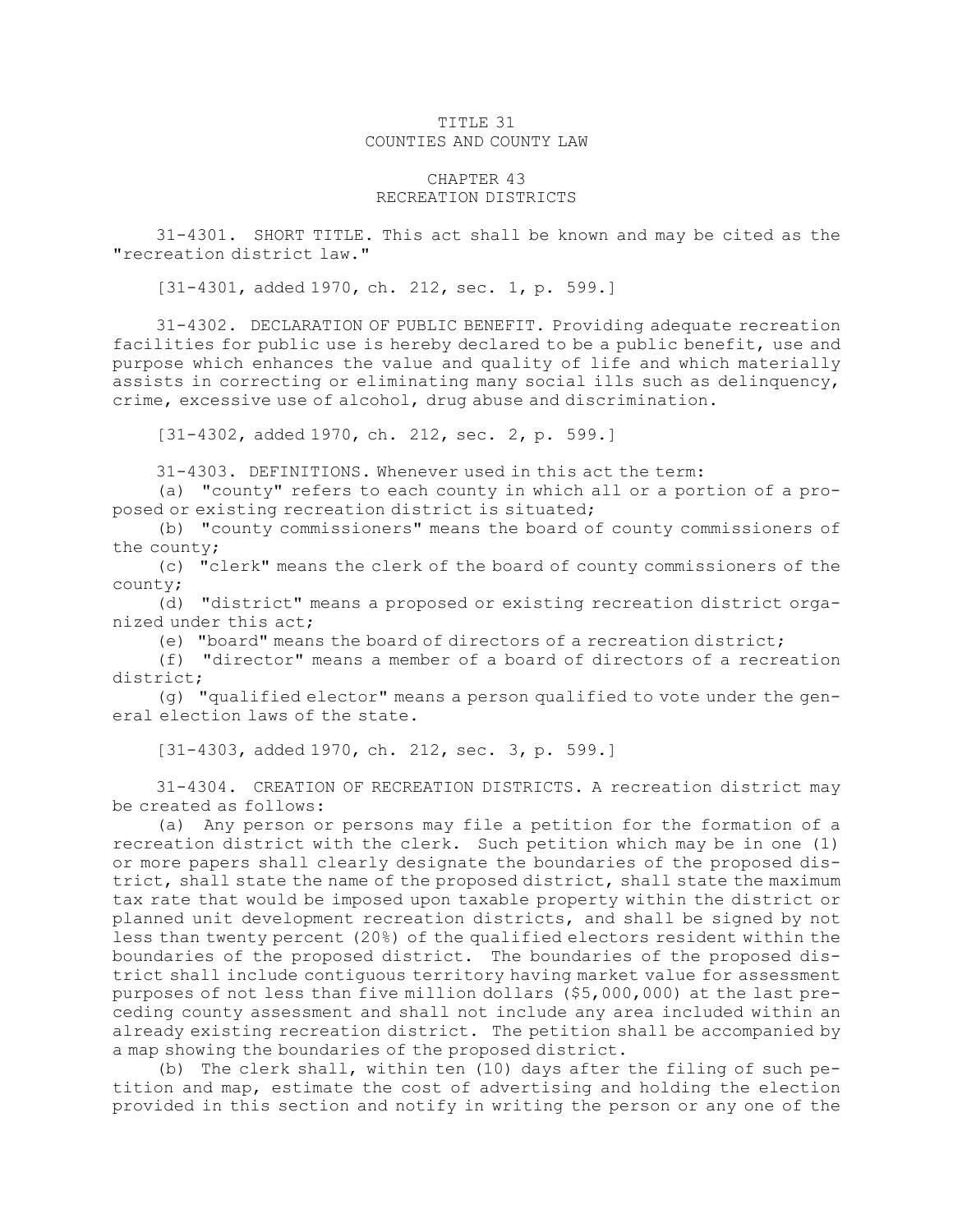persons filing such petition as to the amount of such estimate. Such person or persons shall within twenty (20) days after receipt of such written notice deposit such estimated amount with the clerk in cash, or such petition shall be deemed withdrawn. If the deposit is made and the district is formed, the person or persons so depositing such sum shall be reimbursed from the first moneys collected by the district from the taxes authorized to be levied by this chapter.

(c) Within thirty (30) days after the filing of such petition together with such map and the making of such cash deposit, the county commissioners shall determine whether or not the same substantially comply with the requirements of this section. If the county commissioners find that there has not been substantial compliance with such requirements, they shall enter an order to the effect specifying the particular deficiencies, dismissing such petition and refunding such cash deposit. If the county commissioners find that there has been substantial compliance with such requirements, the county commissioners shall forthwith enter an order to that effect and calling an election, subject to the provisions of section [34-106](https://legislature.idaho.gov/statutesrules/idstat/Title34/T34CH1/SECT34-106), Idaho Code, upon the formation of such proposed district as provided in this section.

(d) If the county commissioners order an election as provided in this section, such election shall be conducted in accordance with the general election laws of the state, including the provisions of [chapter](https://legislature.idaho.gov/statutesrules/idstat/Title34/T34CH14) 14, title 34, Idaho Code. The county commissioners shall establish election precincts, design and print elector's oaths, ballots and other necessary supplies, appoint election personnel and by rule and regulation provide for the conduct and tally of such election. Each qualified elector who is <sup>a</sup> resident of the proposed district shall be entitled to vote in such election. The clerk shall give notice of such election which notice shall clearly designate the boundaries of such proposed district, shall state the name of the proposed district as designated in the petition, shall state the date of such election and the hours on such date which the polls will be open for receipt of ballots, shall set forth the qualifications of electors, and shall state that <sup>a</sup> map showing the boundaries of such district is on file in the office of the clerk. Such notice shall be published for the first time, not less than twelve (12) days prior to the election, and the second publication shall be made not less than five (5) days prior to such election in <sup>a</sup> newspaper published within the county.

(e) Immediately after such election, the judges at such election shall forward the ballots and results of such election to the clerk. The county commissioners shall canvass the vote within ten (10) days after such election. If one-half (1/2) or more of the votes cast at such election are against the formation of such district, the county commissioners shall enter an order so finding and declaring that such district shall not be formed. If more than one-half  $(1/2)$  of the votes cast at such election are in favor of forming such district, the county commissioners shall enter an order so finding, declaring such district duly organized under the name designated in such petition, and dividing such district into three (3) subdivisions, as nearly equal in population as possible, to be known as director's subdistricts one, two and three. The county commissioners shall cause one (1) certified copy of such order to be filed in the office of the county recorder of such county. Immediately upon the entry of such order, the organization of such district shall be complete.

(f) Upon receipt of <sup>a</sup> certified copy of the order of the county commissioners, the board of county commissioners shall appoint <sup>a</sup> qualified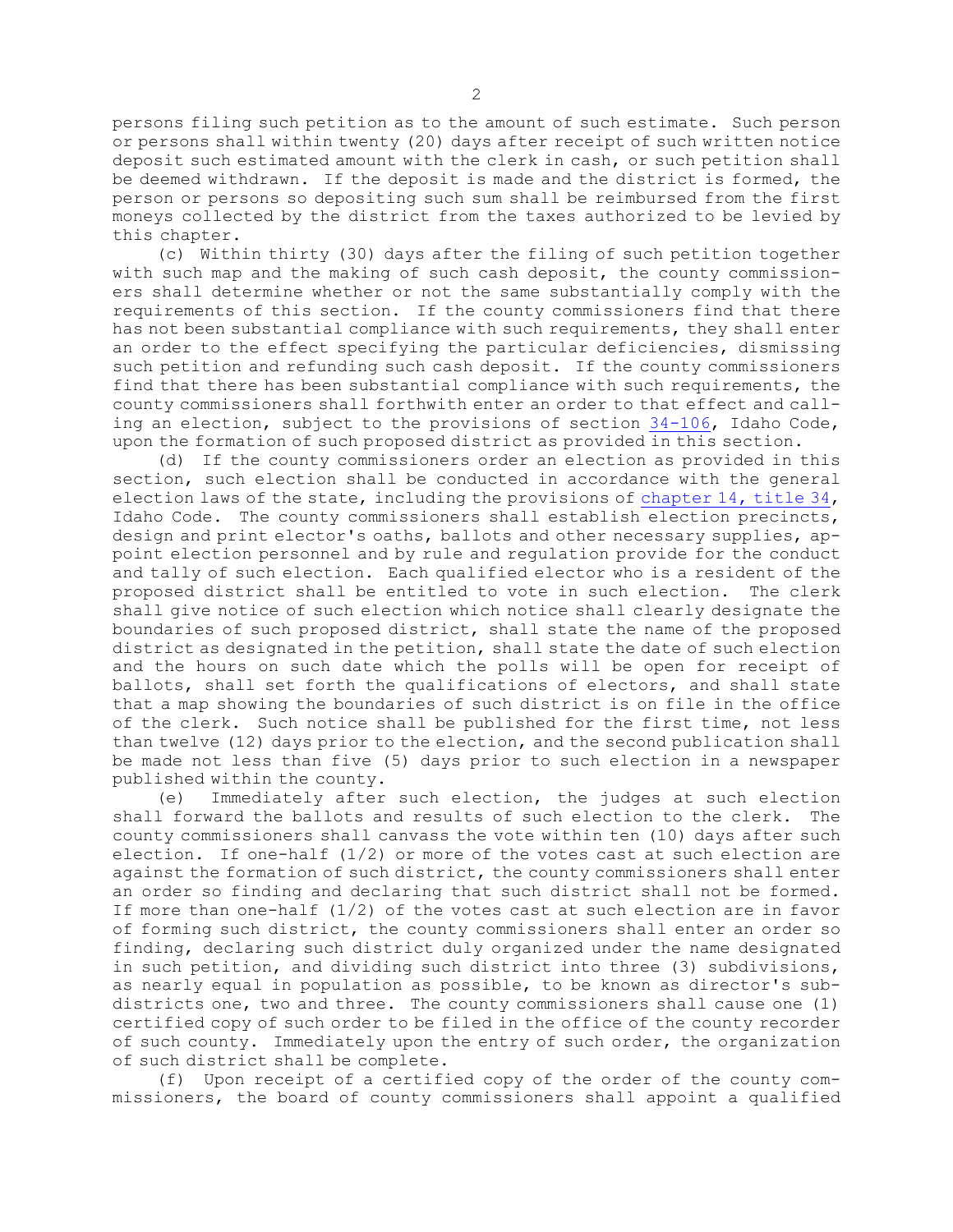elector from each director's subdistrict who shall constitute the first board of such district. The appointees from director's subdistricts one and two shall serve until the first district election thereafter held at which their successors shall be elected and the appointee from director's subdistrict three shall serve until the second district election thereafter held at which such appointee's successor shall be elected. The certificate of appointment shall be filed with the clerk with <sup>a</sup> copy forwarded to each appointee.

(g) When the boundaries of the proposed district lie in two (2) or more counties, the county commissioners of each county shall act separately in the election and organization of that part of the proposed district contained in their county but the county commissioners of each such county shall meet together before calling such election, subject to the provisions of section [34-106](https://legislature.idaho.gov/statutesrules/idstat/Title34/T34CH1/SECT34-106), Idaho Code, and provide for uniform proceedings in each county and fix the boundaries of each director's subdistrict in case such election shall carry.

(h) After such election, the validity of the proceedings hereunder shall not be affected by any defect in the petition or in the number or qualification of the signers thereof, and in no event shall any action be commenced or maintained or defense made affecting the validity of the organization of such district after six (6) months have expired from the date of entering the order declaring the formation of such district.

[31-4304, added 1970, ch. 212, sec. 4, p. 599; am. 1980, ch. 350, sec. 10, p. 898; am. 1995, ch. 118, sec. 38, p. 460; am. 2001, ch. 375, sec. 1, p. 1313; am. 2017, ch. 128, sec. 5, p. 301.]

31-4304A. CREATION OF A PLANNED UNIT DEVELOPMENT RECREATION DIS-TRICT. <sup>A</sup> recreation district may be created by <sup>a</sup> planned unit development created pursuant to section [67-6515](https://legislature.idaho.gov/statutesrules/idstat/Title67/T67CH65/SECT67-6515), Idaho Code, applicable to the boundaries of the planned unit development as created by county permit pursuant to the following special terms and provisions:

(a) <sup>A</sup> "qualified elector" as defined in section [31-4303](https://legislature.idaho.gov/statutesrules/idstat/Title31/T31CH43/SECT31-4303), Idaho Code, shall include <sup>a</sup> person owning real property in the proposed district.

(b) Upon receipt of <sup>a</sup> petition signed by sixty percent (60%) of the qualified electors in <sup>a</sup> planned unit development to form <sup>a</sup> recreation district, the board of county commissioners shall issue an order so finding <sup>a</sup> district has been formed as if an election had been held pursuant to section [31-4304](https://legislature.idaho.gov/statutesrules/idstat/Title31/T31CH43/SECT31-4304), Idaho Code.

(c) The provisions of subsections (f) and (g) of section [31-4304](https://legislature.idaho.gov/statutesrules/idstat/Title31/T31CH43/SECT31-4304), Idaho Code, shall apply to initial appointment of <sup>a</sup> board of directors for <sup>a</sup> district organized pursuant to this section. Additionally, the provisions of this chapter shall apply to the provisions of <sup>a</sup> district organized pursuant to this section.

[31-4304A, added 1995, ch. 353, sec. 1, p. 1194.]

31-4305. DIRECTORS -- QUALIFICATIONS -- VACANCY -- COMPENSATION -- TERM. Each district shall be governed by <sup>a</sup> board of three (3) directors who shall manage and conduct the business and affairs of such district and all powers granted to such district by this chapter shall be exercised by such board or its duly authorized officers and agents.

At any time after the creation of the district, the board of directors may, by resolution duly adopted, increase the size of the board from three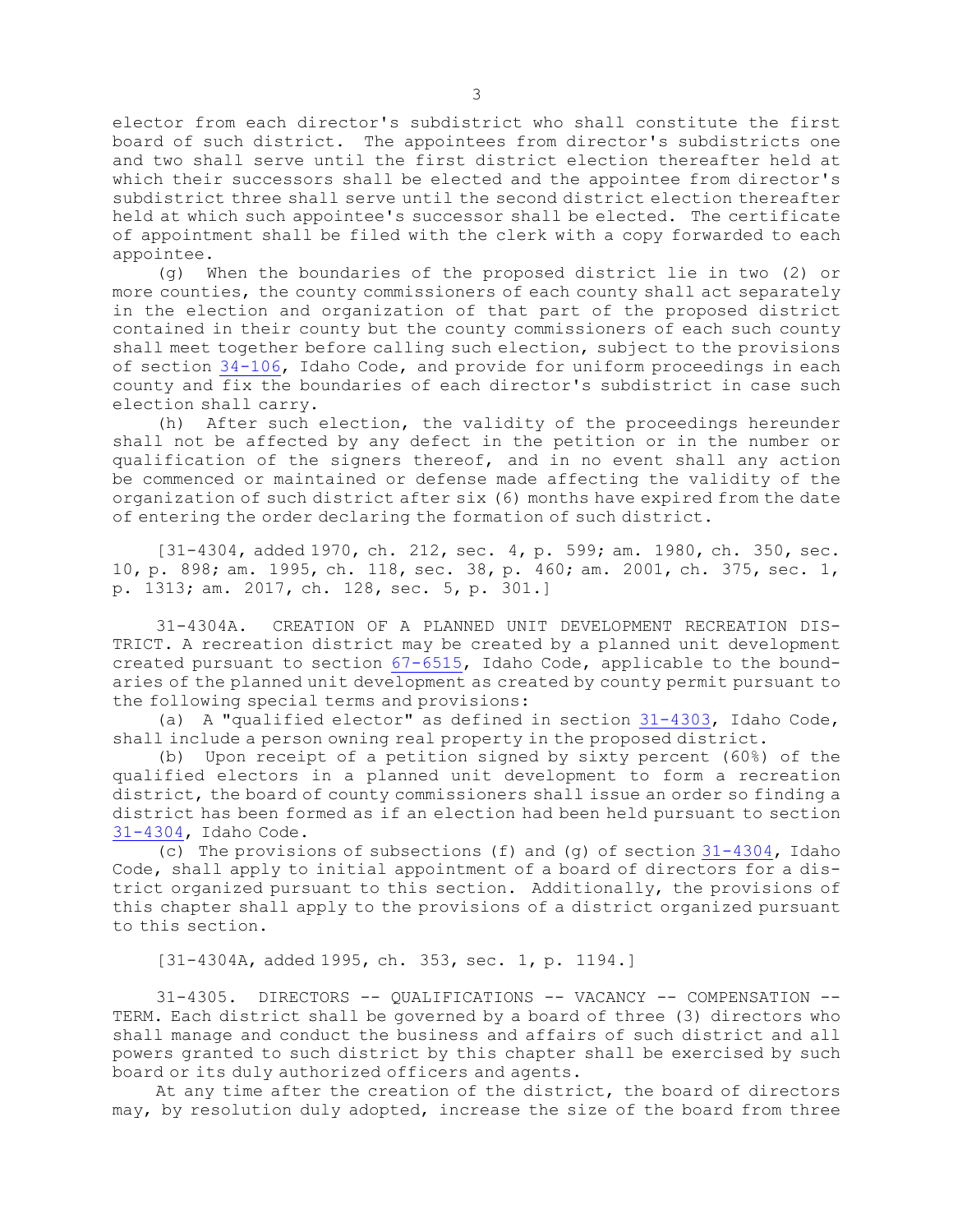(3) members to five (5) members. The resolution shall provide for the designation of five (5) director's subdistricts. <sup>A</sup> qualified elector shall be appointed by the board to each of the newly created director's positions, one (1) of whom shall serve until the first district election thereafter held, and one (1) of whom shall serve until the second district election thereafter held.

Every director appointed or elected shall be <sup>a</sup> qualified elector and <sup>a</sup> resident of such district. Not more than one (1) director shall reside in the same director's subdistrict. Each director shall take and subscribe an oath of office before assuming any duties which oath shall be filed in the records of the board. Any vacancy occurring in the office of director, other than by expiration of the term of office, shall be filled by appointment by the board for the unexpired term. The directors shall receive no compensation for their services as <sup>a</sup> director but shall be entitled to reimbursement for the amount of their actual and necessary expenses incurred in the performance of their official duties. Following the term of the initial appointment, <sup>a</sup> director shall be elected for <sup>a</sup> term of four (4) years which shall begin on the first day of January of the year following such election and shall continue until <sup>a</sup> successor is elected and has qualified.

[31-4305, added 1970, ch. 212, sec. 5, p. 599; am. 1983, ch. 114, sec. 1, p. 245; am. 1995, ch. 118, sec. 39, p. 462.]

31-4306. ELECTION OF DIRECTORS. (1) An election of directors shall be held in each district on the Tuesday succeeding the first Monday of November of each odd-numbered year. Such election shall be held in conformity with [title](https://legislature.idaho.gov/statutesrules/idstat/Title34/) 34, Idaho Code. Before the notice of election is given, the board shall divide the district into subdivisions as nearly equal in population as possible to be designated as director's subdistrict 1, 2 and 3, or director's subdistrict 1, 2, 3, 4 and 5, depending upon the number of subdistricts in the district. Each nominating petition shall state the subdistrict for which the nominee is nominated.

(2) In any election for directors if, after the expiration of the date for filing written nominations for the office of director, it appears that only one (1) qualified candidate has been nominated for each position to be filled and if no declaration of intent has been filed as provided in subsection (3) of this section, it shall not be necessary to hold an election, and the board of directors shall, no later than seven (7) days before the scheduled date of the election, declare such candidate elected as director, and the secretary of the recreation district board shall immediately make and deliver to such person <sup>a</sup> certificate of election.

(3) No write-in vote for recreation district director shall be counted unless <sup>a</sup> declaration of intent has been filed indicating that the person desires the office and is legally qualified to assume the duties of recreation district director if elected. The declaration of intent shall be filed with the recreation district board secretary not later than forty-five (45) days before the day of election.

[31-4306, added 1970, ch. 212, sec. 6, p. 599; am. 1971, ch. 32, sec. 1, p. 76; am. 1982, ch. 254, sec. 7, p. 651; am. 1983, ch. 114, sec. 2, p. 246; am. 1994, ch. 328, sec. 1, p. 1058; am. 2000, ch. 4, sec. 1, p. 5; am. 2009, ch. 341, sec. 19, p. 1004; am. 2014, ch. 162, sec. 1, p. 455.]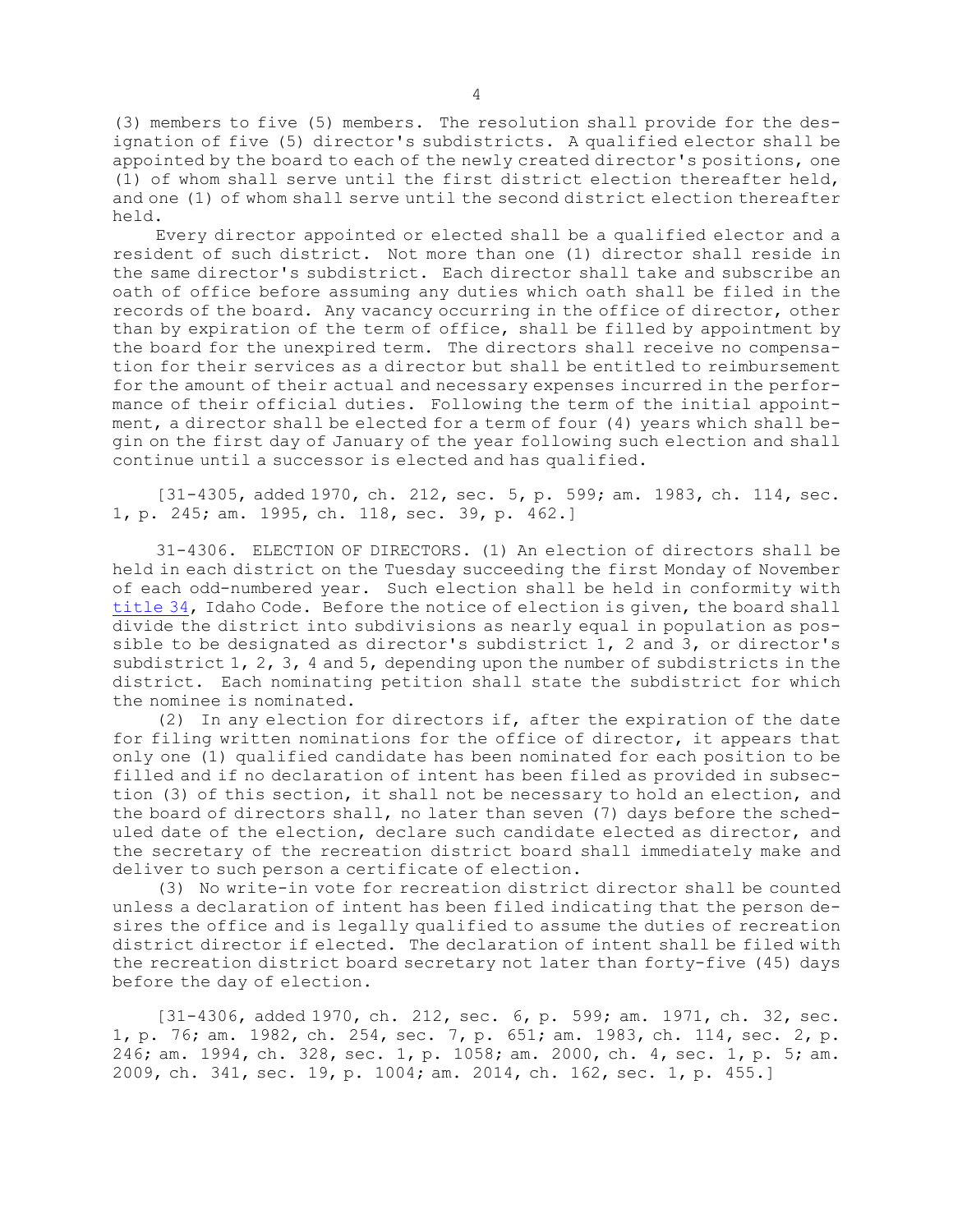31-4307. PERSONS WHO MAY VOTE IN ELECTION. Any person may vote at <sup>a</sup> district election who is <sup>a</sup> qualified elector as defined in section [34-104](https://legislature.idaho.gov/statutesrules/idstat/Title34/T34CH1/SECT34-104), Idaho Code, for <sup>a</sup> recreation district created pursuant to section [31-4304](https://legislature.idaho.gov/statutesrules/idstat/Title31/T31CH43/SECT31-4304), Idaho Code, or as defined in section [31-4304A](https://legislature.idaho.gov/statutesrules/idstat/Title31/T31CH43/SECT31-4304A), Idaho Code, for <sup>a</sup> recreation district created pursuant to that section.

[31-4307, added 1970, ch. 212, sec. 7, p. 599; am. 1982, ch. 254, sec. 8, p. 652; am. 1995, ch. 118, sec. 40, p. 462; am. 1995, ch. 353, sec. 2, p. 1194.]

31-4308. ORGANIZATION OF BOARD -- MEETINGS -- INSPECTION OF RECORDS. Immediately after their appointment and thereafter as required but at least after each director's election the board shall meet, organize as <sup>a</sup> board, elect and appoint the officers of the board and designate the hour, day and place on which regular meetings of the board will be held which place shall be within the district. <sup>A</sup> special meeting may be called in writing by the president or any two (2) directors and notice thereof shall be given by serving <sup>a</sup> copy of such call upon each director not joining therein at least twenty-four (24) hours prior to such meeting if served personally or at least five (5) days prior to such meeting if served by mail to such director's last known address. Such call and proof of service thereof shall be filed with the minutes of such special meeting. All meetings of the board shall be public. <sup>A</sup> majority of the board shall constitute <sup>a</sup> quorum. Minutes shall be kept of all meetings of the board. All records of the board shall be open to inspection by any qualified elector during business hours.

[31-4308, added 1970, ch. 212, sec. 8, p. 599.]

31-4309. OFFICERS OF BOARD. The officers of the board shall consist of <sup>a</sup> president, <sup>a</sup> vice president, <sup>a</sup> secretary and <sup>a</sup> treasurer. The president and vice president shall be elected by the board and each shall be <sup>a</sup> director. The secretary and treasurer shall be appointed by the board and may be <sup>a</sup> director or any other person. The offices of secretary and treasurer may be filled by the same person. All officers shall serve at the pleasure of the board. Each officer shall take, subscribe and file with the secretary an oath of office before assuming any duties. The board shall fix <sup>a</sup> compensation, if any, to be paid to each officer which compensation shall be paid out of the funds of the district.

[31-4309, added 1970, ch. 212, sec. 9, p. 599.]

31-4310. PRESIDENT OF BOARD -- DUTIES. The president shall be the executive officer of the district, shall preside at all board meetings, shall countersign all checks for expenditure of district funds when such expenditure has been legally authorized and shall perform all other duties which are provided in this act to be performed by the president or which are directed or authorized by the board. The vice president shall act in the absence of the president and shall perform all other duties which are directed or authorized by the board.

[31-4310, added 1970, ch. 212, sec. 10, p. 599.]

31-4311. SECRETARY OF BOARD -- DUTIES. The secretary shall keep correct minutes of the proceedings of the board (including but not limited to showing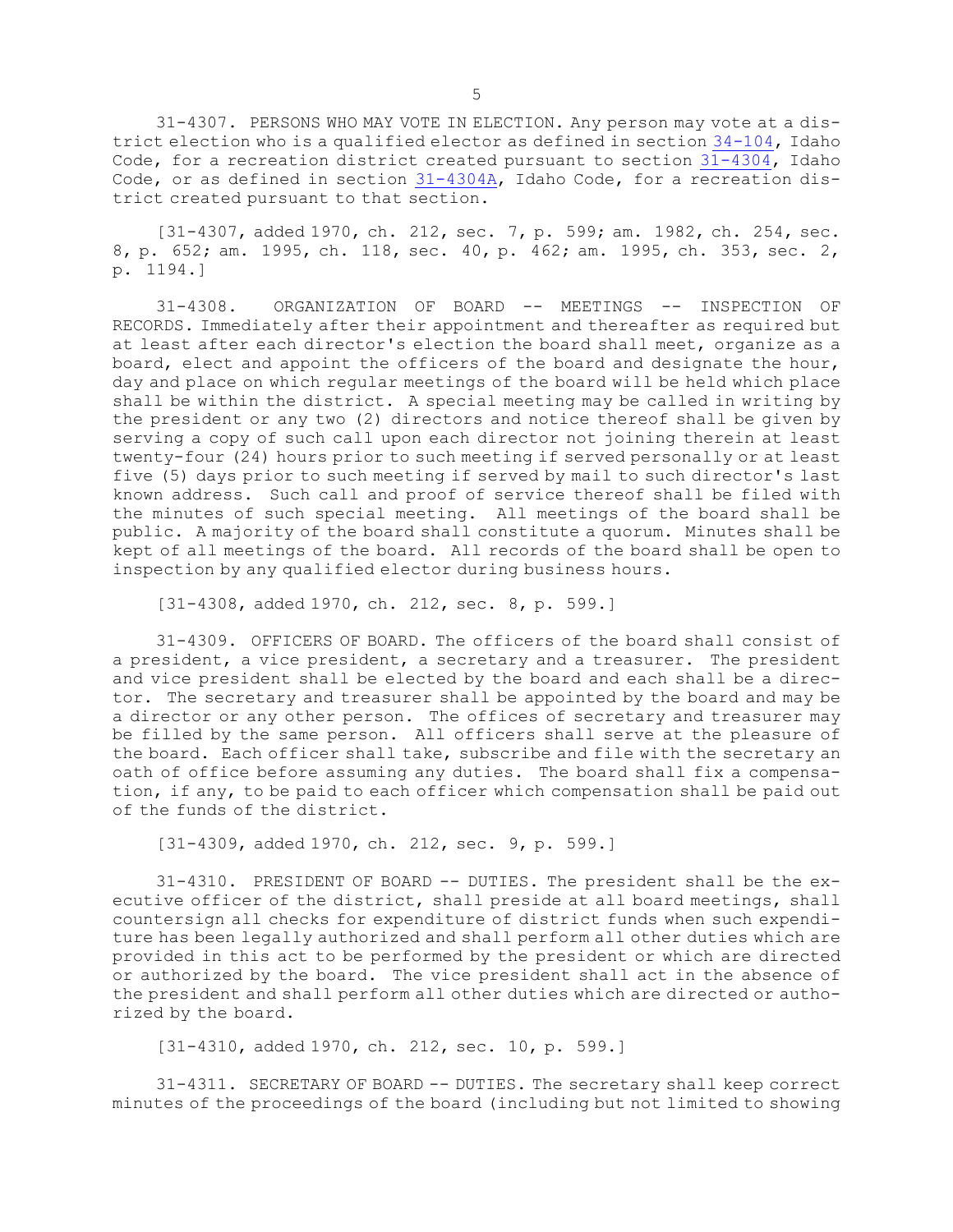all bills submitted, considered, allowed or rejected), shall have custody of the records of the district, except those in the custody of the treasurer, and shall perform all other duties which are provided in this act to be performed by the secretary or which are directed or authorized by the board.

[31-4311, added 1970, ch. 212, sec. 11, p. 599.]

31-4312. TREASURER OF BOARD -- DUTIES. The treasurer shall have custody of all funds belonging to the district, shall keep accurate accounts of all such district funds, shall keep all district funds in the banks or investments designated by the board, shall have custody of the financial records of the district, shall pay out district funds only upon legally authorized checks or warrants signed by the treasurer and countersigned by the president, shall perform all other duties which are provided in this act to be performed by the treasurer or which are directed or authorized by the board, and shall execute and file with the secretary an official bond in an amount to be fixed by the board but the costs of such bond shall be paid from district funds.

[31-4312, added 1970, ch. 212, sec. 12, p. 599.]

31-4313. FISCAL YEAR -- AUDIT. The fiscal year of each district shall commence on the first day of October of each year. The directors shall cause <sup>a</sup> full and complete audit of the financial statements of the district as required in section [67-450B](https://legislature.idaho.gov/statutesrules/idstat/Title67/T67CH4/SECT67-450B), Idaho Code.

[31-4313, added 1970, ch. 212, sec. 13, p. 599; am. 1980, ch. 351, sec. 1, p. 911; am. 1993, ch. 387, sec. 5, p. 1421.]

31-4314. LIMITATION OF POWER TO INCUR DEBT. Neither the board nor any officer shall have power to incur any debt or liability on behalf of the district, whether by issuance of bonds or otherwise, in excess of the express provisions of this act and any such debt or liability so incurred shall be void; except that for the purpose of organization or for any of the purposes of this act, the board may, before making the tax levy in the fiscal year of organization, incur debts not exceeding in the total <sup>a</sup> sum equal to one-tenth of one percent (0.1%) of market value for assessment purposes of the taxable property within the district or five-tenths of one percent (0.5%) of market value for assessment purposes of the taxable property within <sup>a</sup> district that is created pursuant to section [31-4304A](https://legislature.idaho.gov/statutesrules/idstat/Title31/T31CH43/SECT31-4304A), Idaho Code.

[31-4314, added 1970, ch. 212, sec. 14, p. 599; am. 1971, ch. 32, sec. 2, p. 76; am. 1990, ch. 394, sec. 1, p. 1105; am. 1995, ch. 353, sec. 3, p. 1195; am. 1996, ch. 322, sec. 15, p. 1042; am. 2015, ch. 9, sec. 1, p. 12.]

31-4315. CLAIMS AGAINST DISTRICT. All claims against the district shall be presented to the board. Upon allowance of claims by the board, payment may be ordered by warrant, signed by the treasurer and countersigned by the president or by check signed by the treasurer and countersigned by the president. In the absence of sufficient funds for the payment of claims allowed, the board may, by resolution, order payment of claims by money borrowed by registered warrants as provided in section [31-2125](https://legislature.idaho.gov/statutesrules/idstat/Title31/T31CH21/SECT31-2125), Idaho Code, or by money borrowed by issuing tax anticipation notes as provided by [chapter](https://legislature.idaho.gov/statutesrules/idstat/Title63/T63CH31) 31, [title](https://legislature.idaho.gov/statutesrules/idstat/Title63/T63CH31) 63, Idaho Code.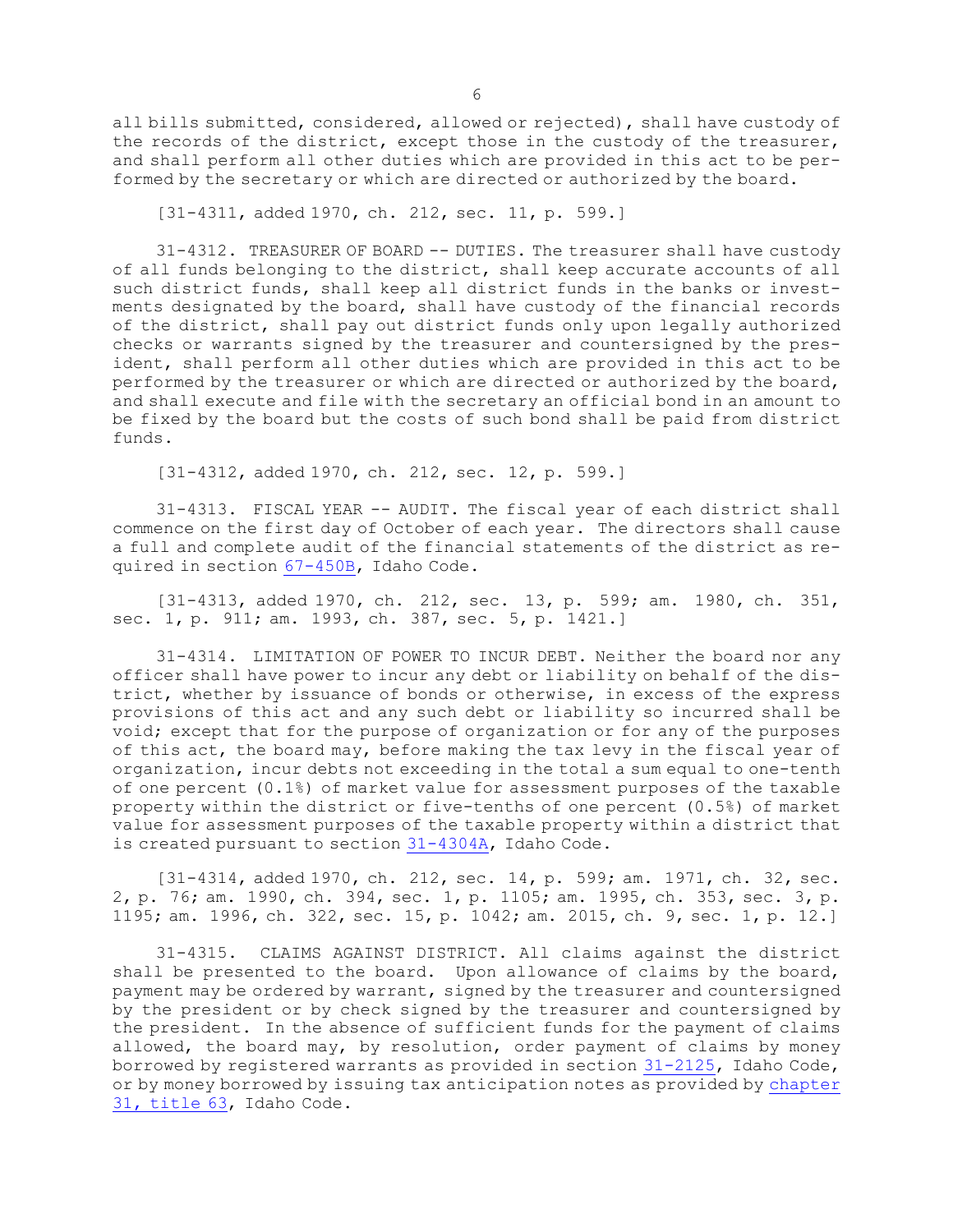[31-4315, added 1970, ch. 212, sec. 15, p. 599; am. 1994, ch. 53, sec. 1, p. 92.]

31-4316. PURPOSE OF DISTRICT. Each district is organized for the uses and purposes of acquiring, providing, maintaining and operating public recreation centers, swimming facilities, pools, picnic areas, camping facilities, ball parks, handball courts, tennis courts, marine and snowmobile facilities, recreational pathways, ski areas, and golf courses and public transportation systems and facilities serving the district together with all related grounds, buildings, equipment and apparatus for the use of the residents of the district and the public generally.

[31-4316, added 1970, ch. 212, sec. 16, p. 599; am. 1971, ch. 178, sec. 1, p. 844; am. 1972, ch. 10, sec. 1, p. 15; am. 1972, ch. 188, sec. 1, p. 475; am. 1979, ch. 290, sec. 1, p. 769; am. 1991, ch. 178, sec. 1, p. 441; am. 1995, ch. 353, sec. 4, p. 1195.]

31-4317. POWERS OF DISTRICT. Each district is <sup>a</sup> body politic and corporate and as such shall, in the name of and for the uses and purposes of the district, have power:

(a) to adopt <sup>a</sup> seal which may be changed or altered at the pleasure of the board;

(b) to sue and be sued;

(c) to designate one (1) or more banks to be the official depository of the district funds as provided by law;

(d) to make and execute all contracts necessary or convenient;

(e) to acquire, hold, occupy, use, manage, possess, lease, exchange, sell and convey such property, both real and personal, as may be necessary or convenient;

(f) to accept gifts and donations of such property, both real or personal, as may be necessary or convenient;

(g) to construct or erect all buildings or structures which are necessary or convenient;

(h) to cooperate with and to contract with the state and federal governments or any bureau or agency thereof and with any county, city, school district, other recreation districts, other political subdivisions or municipal corporations to provide funds for district facilities or to provide joint facilities;

(i) to operate and provide all concessions necessary or convenient;

(j) to provide classes in water safety and swimming to the public;

(k) to hire and to dismiss all necessary agents, attorneys and other employees and to fix and pay their compensation and expenses out of the district funds;

(l) to require <sup>a</sup> bond for the faithful performance of their duties as such officers, agents or employees of the district and to pay the costs thereof from district funds;

(m) to fix and collect fees and charges for the use of the district's facilities, and to reduce or waive the same as to any person not reasonably able to pay therefor;

(n) to make and enforce all rules and regulations for the operation and use of the district facilities;

(o) to invest any funds of the district not then required for district purposes in any securities of the state or the United States or in time certificates of deposit of authorized public depositories;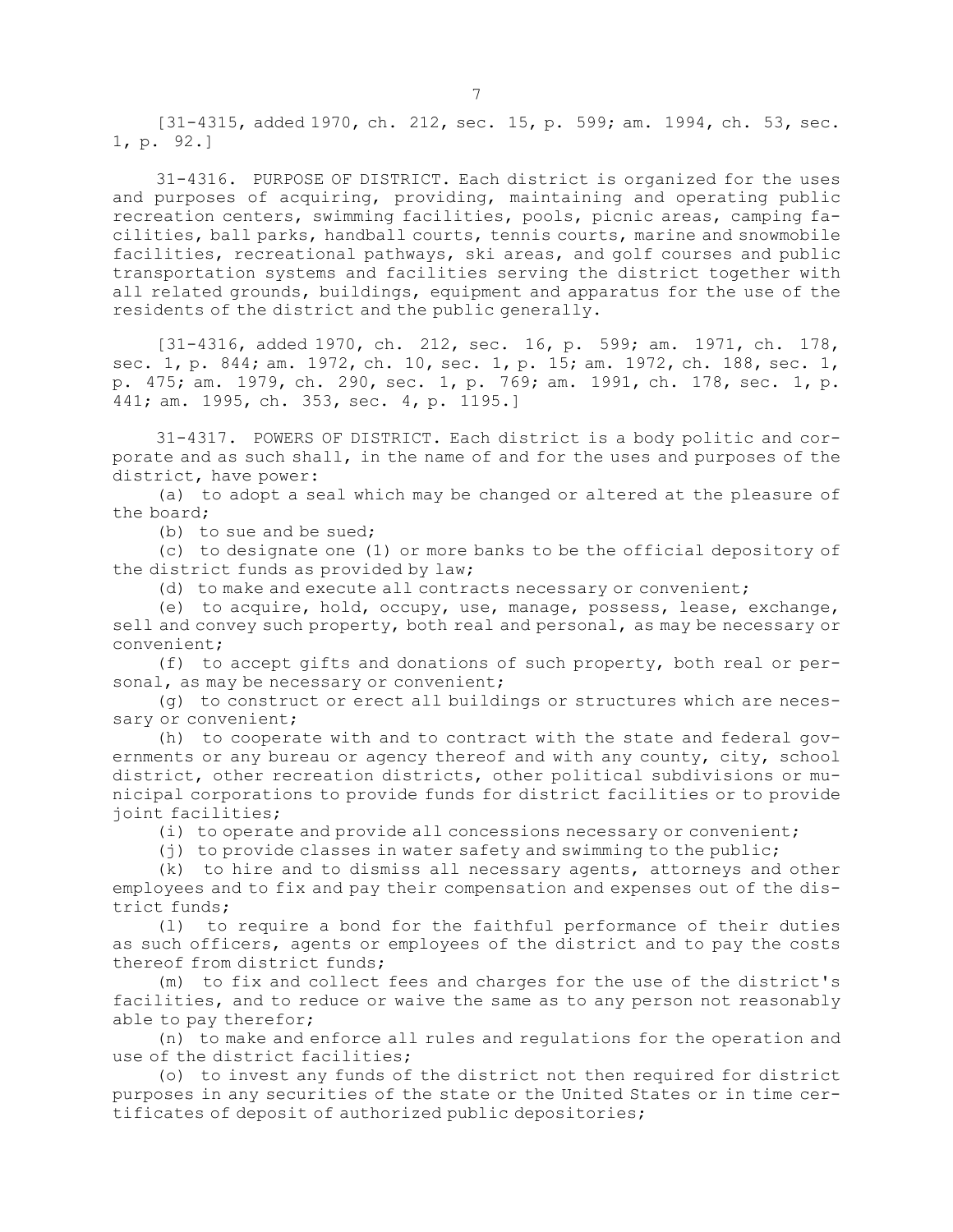(p) to levy and apply such taxes for such purposes as are authorized by law;

(q) to exercise such other powers as may be conferred by  $law$ ;

(r) may contract with the county, or highway district to maintain and improve public transportation systems within and providing access to the district. The district shall be entitled to all fees levied within the district each year on real and personal property for such purposes.

[31-4317, added 1970, ch. 212, sec. 17, p. 599; am. 1974, ch. 15, sec. 1, p. 302; am. 1995, ch. 353, sec. 5, p. 1195.]

31-4318. LEVY OF TAX. (1) For districts created prior to July 1, 2001, the board is empowered to levy <sup>a</sup> tax for the uses and purposes of the district in an amount not exceeding six hundredths percent (.06%) of the market value for assessment purposes on all of the taxable property within the district or in an amount not exceeding in any one (1) year one percent (1%) of market value for assessment purposes of all of the taxable property within <sup>a</sup> district created pursuant to section [31-4304A](https://legislature.idaho.gov/statutesrules/idstat/Title31/T31CH43/SECT31-4304A), Idaho Code.

(2) For districts created on or after July 1, 2001, the board is empowered to levy <sup>a</sup> tax for the uses and purposes of the district in an amount not exceeding the rate contained in the petition creating the recreation district or planned unit development recreation district, or six hundredths percent (.06%) of the market value for assessment purposes on all of the taxable property within the district, or one percent (1%) of market value for assessment purposes of all of the taxable property within <sup>a</sup> district created pursuant to section [31-4304A](https://legislature.idaho.gov/statutesrules/idstat/Title31/T31CH43/SECT31-4304A), Idaho Code. If <sup>a</sup> district desires to impose <sup>a</sup> tax rate in excess of that contained in its petition, it may submit the question to the electors of the district at an election held subject to the provisions of section [34-106](https://legislature.idaho.gov/statutesrules/idstat/Title34/T34CH1/SECT34-106), Idaho Code. The notice for the election shall be in similar scope to that contained in section [31-4324](https://legislature.idaho.gov/statutesrules/idstat/Title31/T31CH43/SECT31-4324), Idaho Code, and shall be conducted pursuant to section [31-4325](https://legislature.idaho.gov/statutesrules/idstat/Title31/T31CH43/SECT31-4325), Idaho Code. If a majority of the electors voting at the election vote in favor of increasing the tax rate maximum, the new tax rate shall be in effect for the tax year following the election and for each succeeding tax year.

(3) The board shall by resolution fix the levy to be made for such district for such year and the secretary shall transmit <sup>a</sup> certified copy of such resolution to the county commissioners at the time and in the manner provided by section [63-804](https://legislature.idaho.gov/statutesrules/idstat/Title63/T63CH8/SECT63-804), Idaho Code. Such taxes shall be collected as provided by section  $63-812$ , Idaho Code, and remitted to the treasurer of the district as provided by section [63-1202](https://legislature.idaho.gov/statutesrules/idstat/Title63/T63CH12/SECT63-1202), Idaho Code.

[31-4318, added 1970, ch. 212, sec. 18, p. 599; am. 1995, ch. 82, sec. 8, p. 223; am. 1995, ch. 353, sec. 6, p. 1196; am. 1996, ch. 208, sec. 19, p. 676; am. 1996, ch. 322, sec. 16, p. 1043; am. 1997, ch. 117, sec. 2, p. 300; am. 2001, ch. 375, sec. 2, p. 1315.]

31-4318A. FEE IN LIEU OF TAXES. (1) The board is empowered to impose and provide for the collection of <sup>a</sup> uniform fee from the residents of the district to provide funds for the uses and purposes of the district which would otherwise be derived from the tax levy authorized in section [31-4318](https://legislature.idaho.gov/statutesrules/idstat/Title31/T31CH43/SECT31-4318), Idaho Code. Any fee imposed pursuant to this section shall be in lieu of and not in addition to the tax levy provided for in section [31-4318](https://legislature.idaho.gov/statutesrules/idstat/Title31/T31CH43/SECT31-4318), Idaho Code.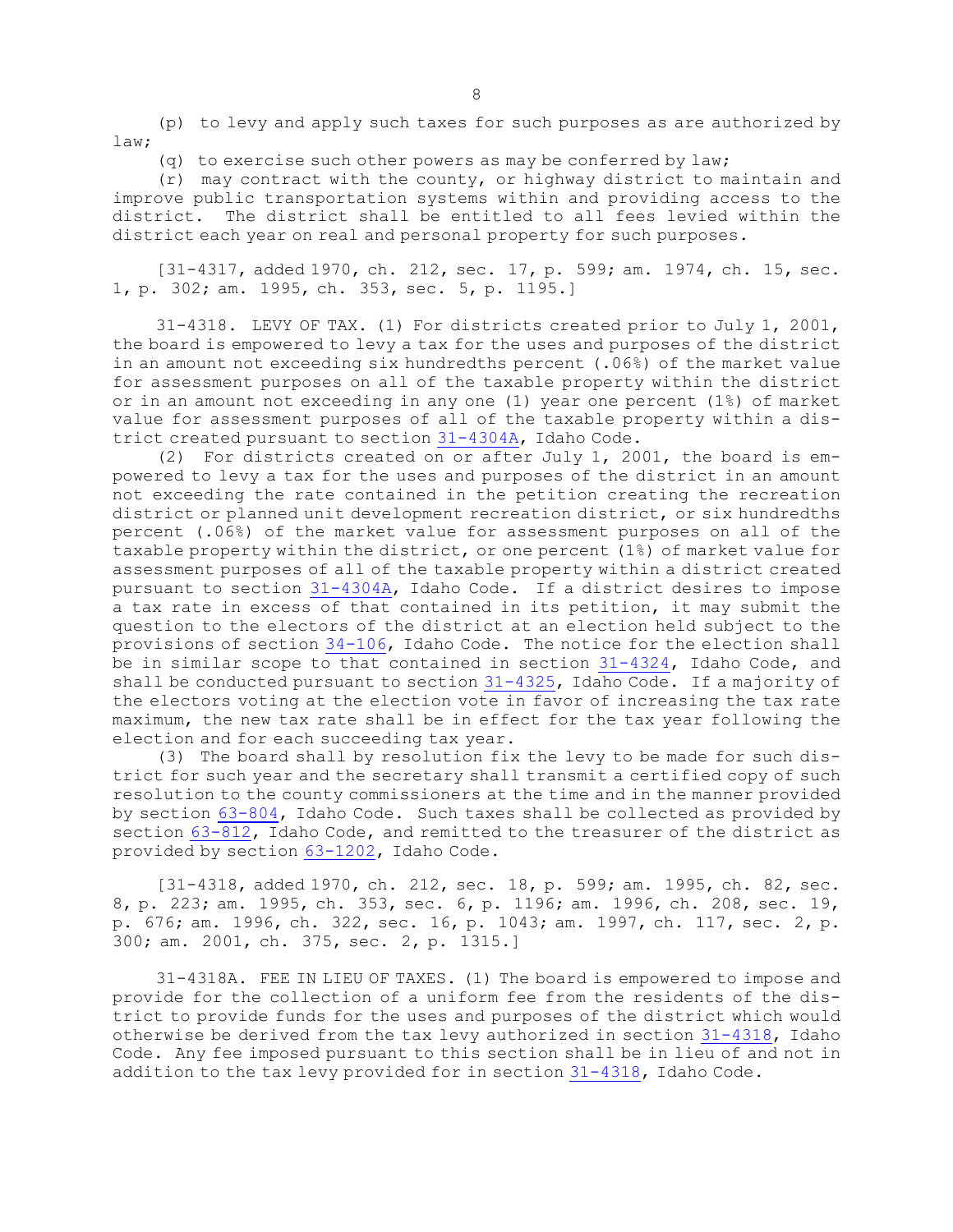(2) The fee shall be certified and collected in the same manner as the tax provided for in section [31-4318](https://legislature.idaho.gov/statutesrules/idstat/Title31/T31CH43/SECT31-4318), Idaho Code, would be certified and collected.

[31-4318A, added 1993, ch. 285, sec. 1, p. 973.]

31-4319. ANNEXATION OF ADDITIONAL TERRITORY. After the organization of <sup>a</sup> district, additional territory adjoining the district and not included within an already existing recreation district, whether located in one (1) or several counties, may be annexed to and included within such district by the affirmative vote of <sup>a</sup> majority of the qualified electors of such additional territory voting on the question at an election held therefor, subject to the provisions of section [34-106](https://legislature.idaho.gov/statutesrules/idstat/Title34/T34CH1/SECT34-106), Idaho Code, but such additional territory shall not be annexed to and included within such district unless such annexation and inclusion are first approved by resolution of the board of such district prior to the elections on the question of annexation. The same procedure with such modifications in the form of petition, notices, ballots, etc., as may be necessary shall be adopted as provided in section [31-4304](https://legislature.idaho.gov/statutesrules/idstat/Title31/T31CH43/SECT31-4304), Idaho Code, except that no change shall be made in director's subdistricts until the next regular director's election and no appointment of any director shall be made by the board of county commissioners.

[31-4319, added 1970, ch. 212, sec. 19, p. 599; am. 1995, ch. 118, sec. 41, p. 463; am. 2017, ch. 128, sec. 6, p. 302.]

31-4320. DISSOLUTION OF DISTRICT -- PROCEDURE. A recreation district may be dissolved as follows:

(a) Any person or persons may file <sup>a</sup> petition for the dissolution of <sup>a</sup> recreation district with the clerk. Such petition which may be in one (1) or more papers shall state the name of the district and shall be signed by not less than twenty per cent (20%) of the qualified electors resident within the boundaries of the district.

(b) Within thirty (30) days after the filing of such petition, the county commissioners shall determine whether or not the same substantially complies with the requirements of this section. If the county commissioners find that there has not been substantial compliance with such requirements, they shall enter an order to that effect specifying the particular deficiencies and dismissing the petition. If the county commissioners find that there has been substantial compliance with such requirements, the county commissioners shall forthwith enter an order to that effect and calling an election, subject to the provisions of section [34-106](https://legislature.idaho.gov/statutesrules/idstat/Title34/T34CH1/SECT34-106), Idaho Code, upon the dissolution of such district as provided in this section.

(c) If the county commissioners order an election as provided in this section, such election shall be conducted and notice thereof given in accordance with the provisions of section [31-4304](https://legislature.idaho.gov/statutesrules/idstat/Title31/T31CH43/SECT31-4304), Idaho Code.

(d) Immediately after such election, the judges at such election shall forward the ballots and results of such election to the clerk. The county commissioners shall canvass the vote within ten (10) days after such election. If one-half (1/2) or more of the votes cast at such election are against the dissolution of such district, the county commissioners shall enter an order so finding and declaring that such district shall not be dissolved. If more than one-half  $(1/2)$  of the votes cast at such election are in favor of dissolving such district, the county commissioners shall enter an order so finding and declaring such district duly dissolved. The county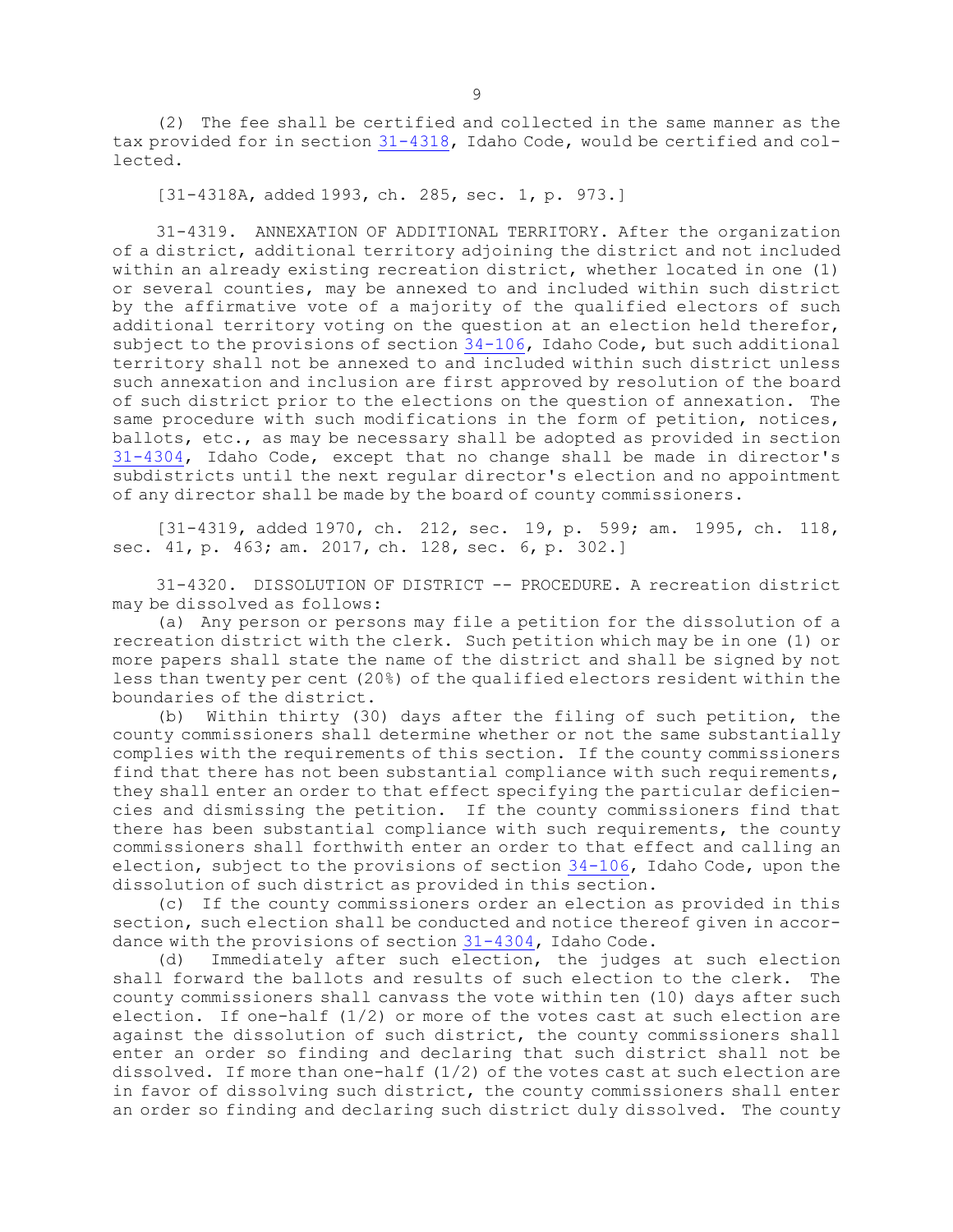commissioners shall cause one (1) certified copy of such order to be filed in the office of the county recorder of such county. Immediately upon the entry of such order, the dissolution of such district shall be complete.

(e) Upon such dissolution being complete, title to all property of the dissolved district shall vest in the county where such property is situated. The county commissioners shall then: sell and dispose thereof in the manner provided by law for the sale or disposition of county property; apply the proceeds thereof to pay any lawful claims against the dissolved district, if any; and apply the balance remaining, if any, to any public recreation purposes within the county.

(f) When the boundaries of the district lie in two (2) or more counties, the county commissioners of each county shall act separately in the election and dissolution of that part of the district contained in their county but the county commissioners of each such county shall meet together before calling such election and provide for uniform proceedings in each county. If there is any balance remaining after sale and disposition of the property of such dissolved district, it shall be prorated among such counties in proportion to each county's share of the total assessed valuation of such dissolved district for the preceding calendar year.

(g) After such election, the validity of the proceedings hereunder shall not be affected by any defect in the petition or in the number or qualifications of the signers thereof, and in no event shall any action be commenced or maintained or defense made affecting the validity of the dissolution of such district after six (6) months has expired from the date of entering the order declaring the dissolution of such district.

[31-4320, added 1970, ch. 212, sec. 20, p. 599; am. 1995, ch. 118, sec. 42, p. 463.]

31-4320A. DISSOLUTION OF INACTIVE DISTRICT. Whenever <sup>a</sup> recreation district, created pursuant to this chapter, has failed to exercise the powers of <sup>a</sup> district, owns no property, levies no tax, and has incurred no indebtedness, within three (3) years of the creation of the district, the district may be dissolved by order of the county commissioners. The question of dissolution pursuant to this section shall be considered by the board of county commissioners at the first meeting of the commissioners following the second Monday in September, when, for the third consecutive year, no certification of <sup>a</sup> tax levy has been received from the recreation district. In the event of dissolution, the county commissioners shall cause one (1) certified copy of the order of dissolution to be filed in the office of the county recorder of the county. Immediately upon the entry of such order, the dissolution of the district shall be complete.

[31-4320A, added 1989, ch. 293, sec. 1, p. 721.]

31-4321. LIBERAL CONSTRUCTION. The provisions of this act shall be liberally construed and applied to promote its underlying purposes and policies.

[31-4321, added 1970, ch. 212, sec. 21, p. 599.]

31-4322. BOND ISSUES AUTHORIZED -- FORM AND TERMS. To carry out the purposes of this chapter and to pay the necessary expenses of the district, the board is hereby authorized to issue negotiable coupon bonds of the district.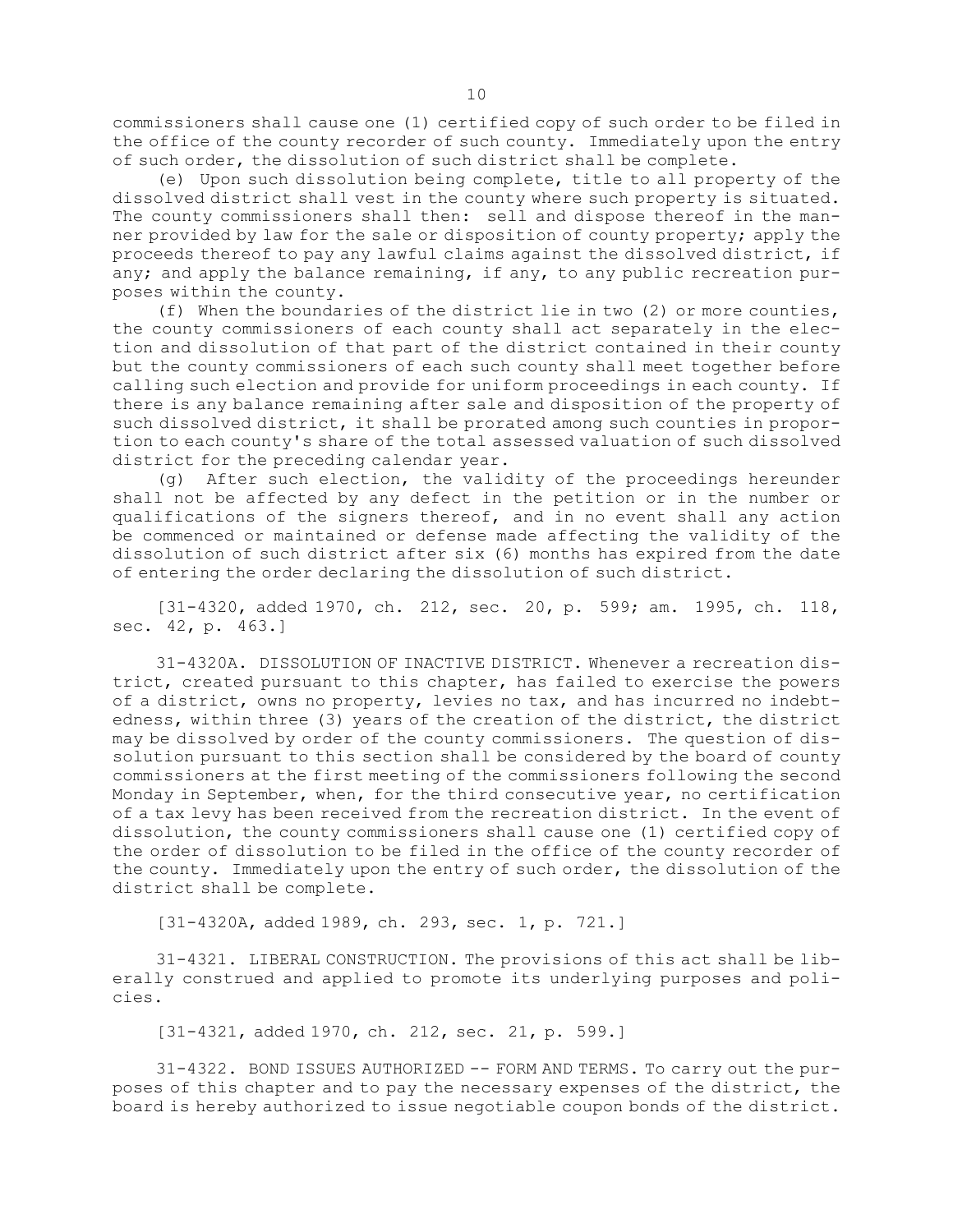Bonds shall be due and payable serially either annually or semiannually, commencing not later than three (3) years and extending not more than thirty (30) years from date. The form and terms of said bonds, including provisions for the rate of interest, their payment, and redemption shall be determined by the board. If the board so determines, such bonds may be redeemable prior to maturity, upon payment of <sup>a</sup> premium not exceeding three per cent (3%) of the net principal thereof. Said bonds shall be executed in the name of, and on behalf of, the district and signed by the chairman of the board with the seal of the district affixed thereto, and attested by the secretary of the board. Said bonds shall be in such denominations as the board shall determine, and the bonds and coupons thereto attached shall be payable to bearer. Interest coupons shall bear the original or facsimile signature of the chairman of the board. In other respects, said bonds shall be issued, sold and paid in accordance with the provisions of the Municipal Bond Law of the state of Idaho.

## [I.C., sec. 31-4322, as added by 1971, ch. 71, sec. 1, p. 161.]

31-4323. CREATION OF INDEBTEDNESS FOR WORKS OR IMPROVEMENTS -- ELEC-TION ON PROPOSED INDEBTEDNESS. Whenever the board of <sup>a</sup> recreation district shall, by resolution, determine that the interest of said district and the public interest or necessity demand the acquisition, construction, installation, completion or maintenance of any purpose stated in section [31-4316](https://legislature.idaho.gov/statutesrules/idstat/Title31/T31CH43/SECT31-4316), Idaho Code, equipment or apparatus to carry out the objects or purposes of said district requiring the creation of an indebtedness exceeding the income and revenue provided for the year, the board shall order the submission of the proposition of issuing such obligations or bonds or creating other indebtedness to the qualified electors, at an election held, subject to the provisions of section [34-106](https://legislature.idaho.gov/statutesrules/idstat/Title34/T34CH1/SECT34-106), Idaho Code, for that purpose. The declaration of public interest or necessity, herein required, and the provision for the holding of such election, may be included within one and the same resolution, which resolution, in addition to such declaration of public interest or necessity, shall recite the objects and purposes for which the indebtedness is proposed to be incurred, the estimated cost of the works or improvements, as the case may be, the amount of principal of the indebtedness to be incurred therefor, and the maximum rate of interest to be paid on such indebtedness. Such resolutions shall also fix the date upon which such election shall be held, and the manner of holding the same, which shall be in accordance with the provisions of [title](https://legislature.idaho.gov/statutesrules/idstat/Title34/) 34, Idaho Code, and the method of voting for or against the incurring of the proposed indebtedness. The county commissioners, pursuant to section  $34-302$ , Idaho Code, shall designate the polling place or places and the county clerk shall appoint for each polling place, from the qualified electors, the judges of such election, provided, however, that no district shall issue or have outstanding its coupon bonds in excess of two percent (2%) of market value for assessment purposes of the real estate and personal property within the said district or in excess of ten percent (10%) of market value for assessment purposes of real estate and personal property within <sup>a</sup> district created pursuant to section [31-4304A](https://legislature.idaho.gov/statutesrules/idstat/Title31/T31CH43/SECT31-4304A), Idaho Code, according to the assessment of the year preceding any such issuance of such evidence of indebtedness for any or all of the propositions specified in this election.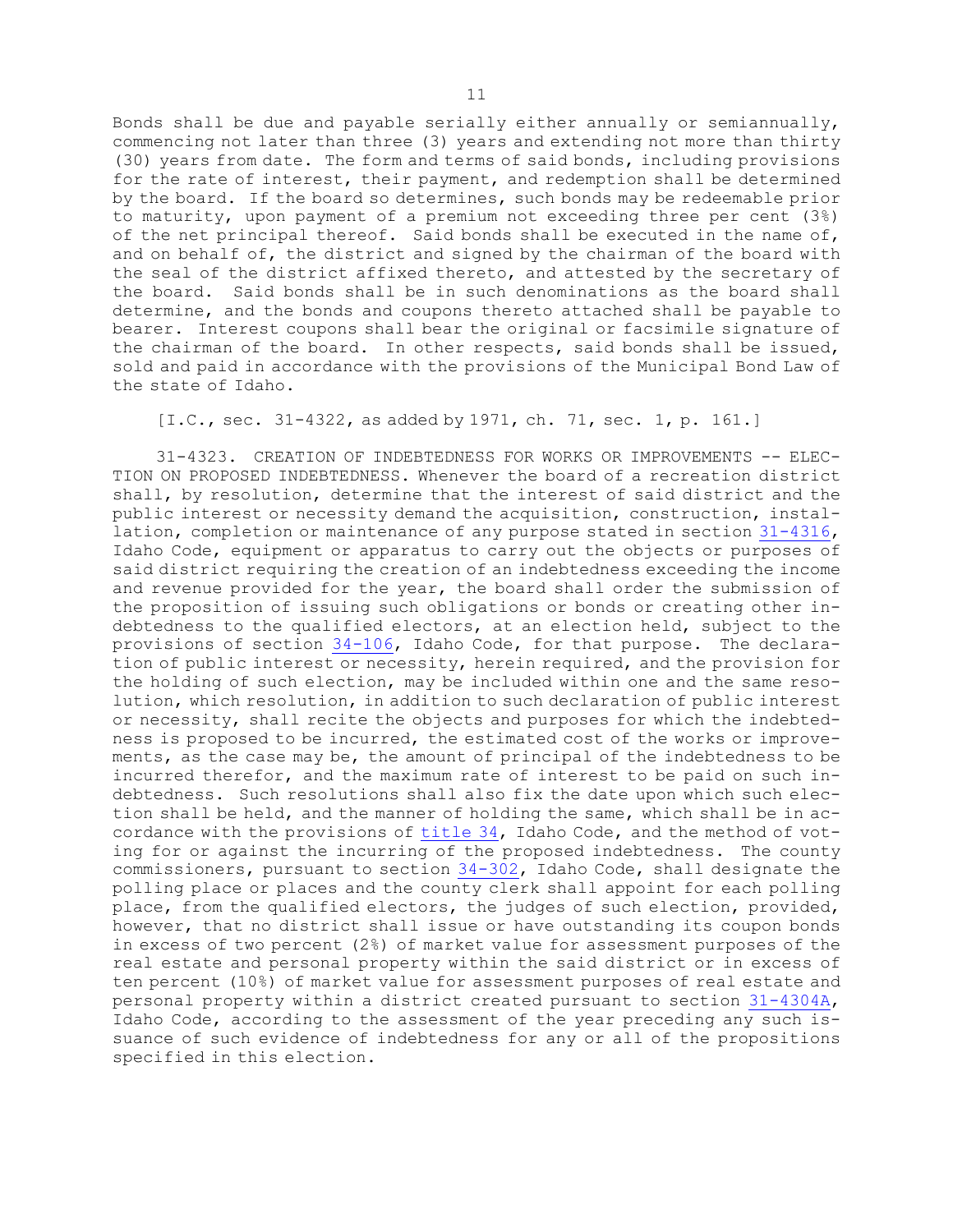[I.C., sec. 31-4323, as added by 1971, ch. 71, sec. 2, p. 161; am. 1980, ch. 350, sec. 11, p. 900; am. 1995, ch. 118, sec. 43, p. 464; am. 1995, ch. 353, sec. 7, p. 1197; am. 2009, ch. 341, sec. 20, p. 1005.]

31-4324. NOTICES OF ELECTION ON PROPOSED INDEBTEDNESS. When such election is ordered to be held, subject to the provisions of section [34-106](https://legislature.idaho.gov/statutesrules/idstat/Title34/T34CH1/SECT34-106), Idaho Code, the board shall cause notices of the election to be published for the first time not less than twelve (12) days prior to the election and <sup>a</sup> second publication shall be made not less than five (5) days prior to the election, in accordance with the provisions of section [34-1406](https://legislature.idaho.gov/statutesrules/idstat/Title34/T34CH14/SECT34-1406), Idaho Code. Said notices shall recite the action of the board in deciding to bond the district, the purpose thereof and the amount of the bonds supposed to be issued, the estimated costs of the works or improvements as the case may be, the amount of principal of the indebtedness to be incurred therefor, and the maximum rate of interest to be paid on such indebtedness, and shall also specify the date of the election and the time during which the polls shall be open. Notices shall also name the place holding the election.

[I.C., sec. 31-4324, as added by 1971, ch. 71, sec. 3, p. 161; am. 1995, ch. 118, sec. 44, p. 465.]

31-4325. CONDUCT OF ELECTION FOR PROPOSED INDEBTEDNESS. The county clerk shall conduct the election in <sup>a</sup> manner prescribed by law for the holding of general elections and shall take their returns to the secretary of the district at any regular or special meeting of the board held within five (5) days following the date of such election. The returns thereof shall be canvassed and the results thereof shall be declared.

[I.C., sec. 31-4325, as added by 1971, ch. 71, sec. 4, p. 161; am. 2009, ch. 341, sec. 21, p. 1005.]

31-4326. INDEBTEDNESS INCURRED UPON FAVORABLE VOTE -- RESUBMISSION OF PROPOSITION NOT RECEIVED FAVORABLY. In the event that it shall appear from said returns that a majority, in the amount which is now, or may hereafter be, set by the constitution of the state of Idaho for approval of indebtedness, of the qualified electors of the district voting at such election shall have voted in favor of such proposition or any proposition submitted hereunder at such election, the district shall thereupon be authorized to incur such indebtedness or obligations, enter into such contract or issue and sell bonds of the district, as the case may be, all for the purpose or purposes, and object or objects provided for in the propositions submitted hereunder and in the resolution therefor and in the amount so provided at <sup>a</sup> rate of interest not exceeding the rate of interest recited in such resolution. The submission of the proposition of incurring such obligation or bonded or other indebtedness at such an election shall not prevent or prohibit submission of the same, or other propositions, at subsequent election or elections called for such purpose at any time.

[I.C., sec. 31-4326, as added by 1971, ch. 71, sec. 5, p. 161.]

31-4326A. SECURITY -- TAX LEVIES AND SINKING FUND. After the issuance of any bonds authorized by section [31-4326](https://legislature.idaho.gov/statutesrules/idstat/Title31/T31CH43/SECT31-4326), Idaho Code, the full faith and credit of the issuing district, and all taxable property within its limits, as constituted at the time of the issuance of such bonds, are, shall be, and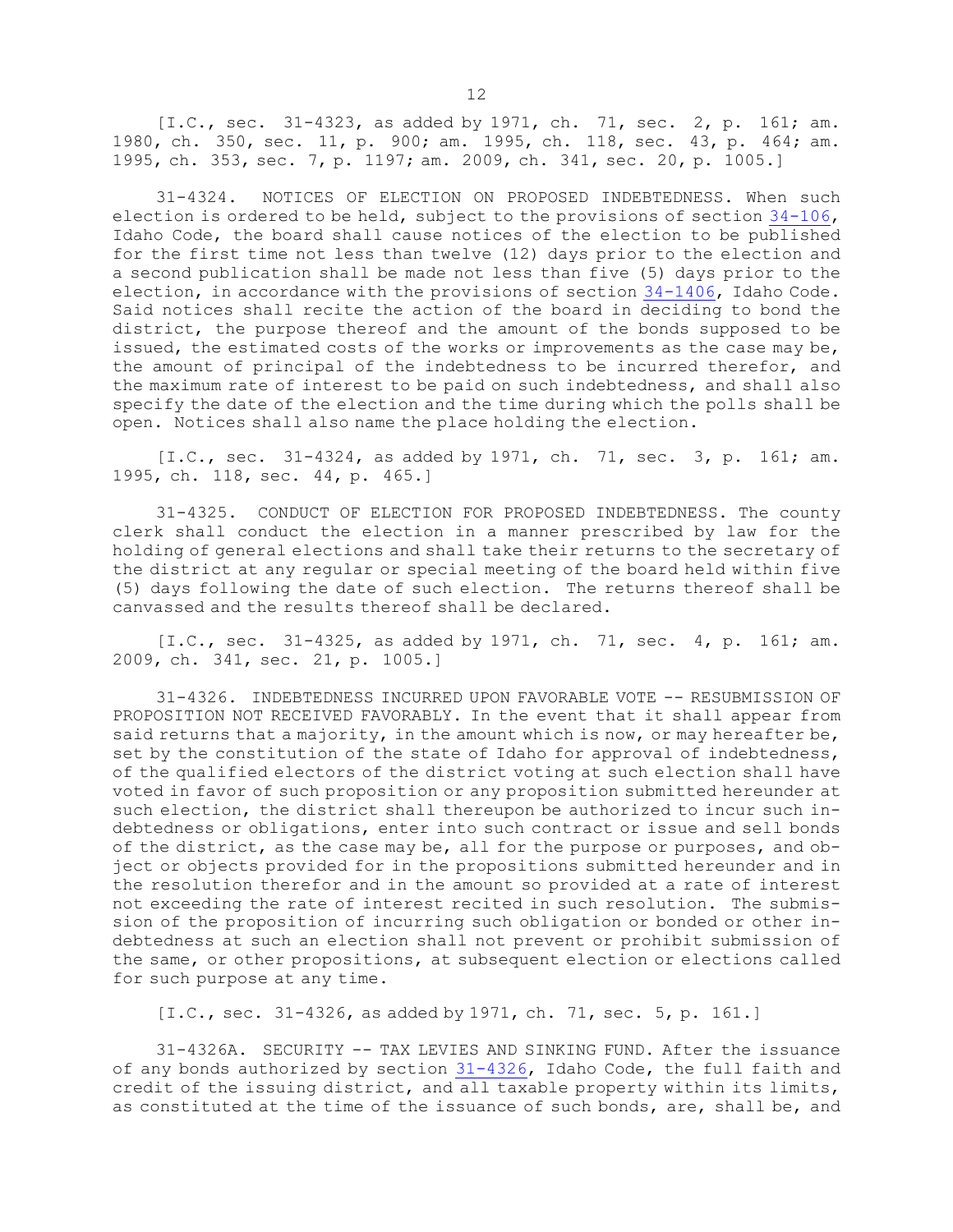must continue, pledged to the full and prompt payment of the principal and interest thereof. Should any tax for the payment of principal and interest on any bonds issued under the provisions of this act at any time not be levied or collected in time to meet such payments, such payments shall be made out of other funds of such district. The governing board of such district shall levy and cause to be levied annually at the time when and in the manner in which other general taxes of such district are levied, upon all the taxable property within its limits, in addition to all other authorized taxes and assessments, <sup>a</sup> tax or assessment sufficient to meet the payments of principal of and interest on said bonds as the same mature, and to constitute <sup>a</sup> sinking fund for the payment of the principal amount of said bonds and the interest thereon within no more than twenty (20) years from the time of contracting the indebtedness evidenced thereby all in accordance with the provisions made for the payment of the principal of and interest on such bonds as theretofore provided by ordinance or by resolution and as required by the constitution and laws of the state of Idaho; and such taxes shall be levied, assessed, certified, extended, and collected by the proper officers and at the times, all as fixed by law and as other taxes are levied, assessed, certified, extended and collected in, for and by the district and by the same officers thereof until the principal and interest of all such bonds and interest thereon shall be fully paid. All of such taxes when collected shall be credited by the proper receiving officers to separate funds distinct from the funds for the payment of the principal of or the interest on bonds of any other series or issue, and apart from any other funds of the district. The requirements of this section shall apply to all bonds hereafter issued by recreation districts pursuant to said section [31-4326](https://legislature.idaho.gov/statutesrules/idstat/Title31/T31CH43/SECT31-4326), Idaho Code, including any such bonds heretofore voted but not yet issued.

[I.C., sec. 31-4326A, as added by 1973, ch. 77, sec. 1, p. 122.]

31-4327. RECREATION DISTRICT RESERVE FUND. The board of any recreation district may create and establish <sup>a</sup> recreation facilities reserve fund by resolution adopted at any regular or special meeting of the board. Moneys shall be credited to said fund which accrue from taxes levied under section [31-4318](https://legislature.idaho.gov/statutesrules/idstat/Title31/T31CH43/SECT31-4318), Idaho Code, as provided in section [31-4328](https://legislature.idaho.gov/statutesrules/idstat/Title31/T31CH43/SECT31-4328), Idaho Code, together with interest accruing from the investment of any moneys in the fund.

[I.C., sec. 31-4327, as added by 1971, ch. 71, sec. 6, p. 161.]

31-4328. RECREATION FACILITIES RESERVE FUND ELECTION. In any recreation district in which <sup>a</sup> recreation facilities reserve fund has been created, the board may submit to the qualified electors of the district, the question of applying the levy of six hundredths percent (.06%) of the market value for assessment purposes on all taxable property [within the] in <sup>a</sup> district or ten (10) mills in <sup>a</sup> district created pursuant to section [31-4304A](https://legislature.idaho.gov/statutesrules/idstat/Title31/T31CH43/SECT31-4304A), Idaho Code, authorized in section [31-4318](https://legislature.idaho.gov/statutesrules/idstat/Title31/T31CH43/SECT31-4318), Idaho Code, or <sup>a</sup> portion thereof, to the credit of the recreation facilities reserve fund.

The notice of such election shall state the number of mills proposed to be levied, the period of years in each of which the levy is proposed to be made, and the purposes for which such funds shall be used. Said notice shall be given, the election shall be conducted and the returns canvassed as provided in sections [31-4323](https://legislature.idaho.gov/statutesrules/idstat/Title31/T31CH43/SECT31-4323) through [31-4326](https://legislature.idaho.gov/statutesrules/idstat/Title31/T31CH43/SECT31-4326), Idaho Code, and the levy shall be approved only if <sup>a</sup> majority, in the amount which is now, or may hereafter be,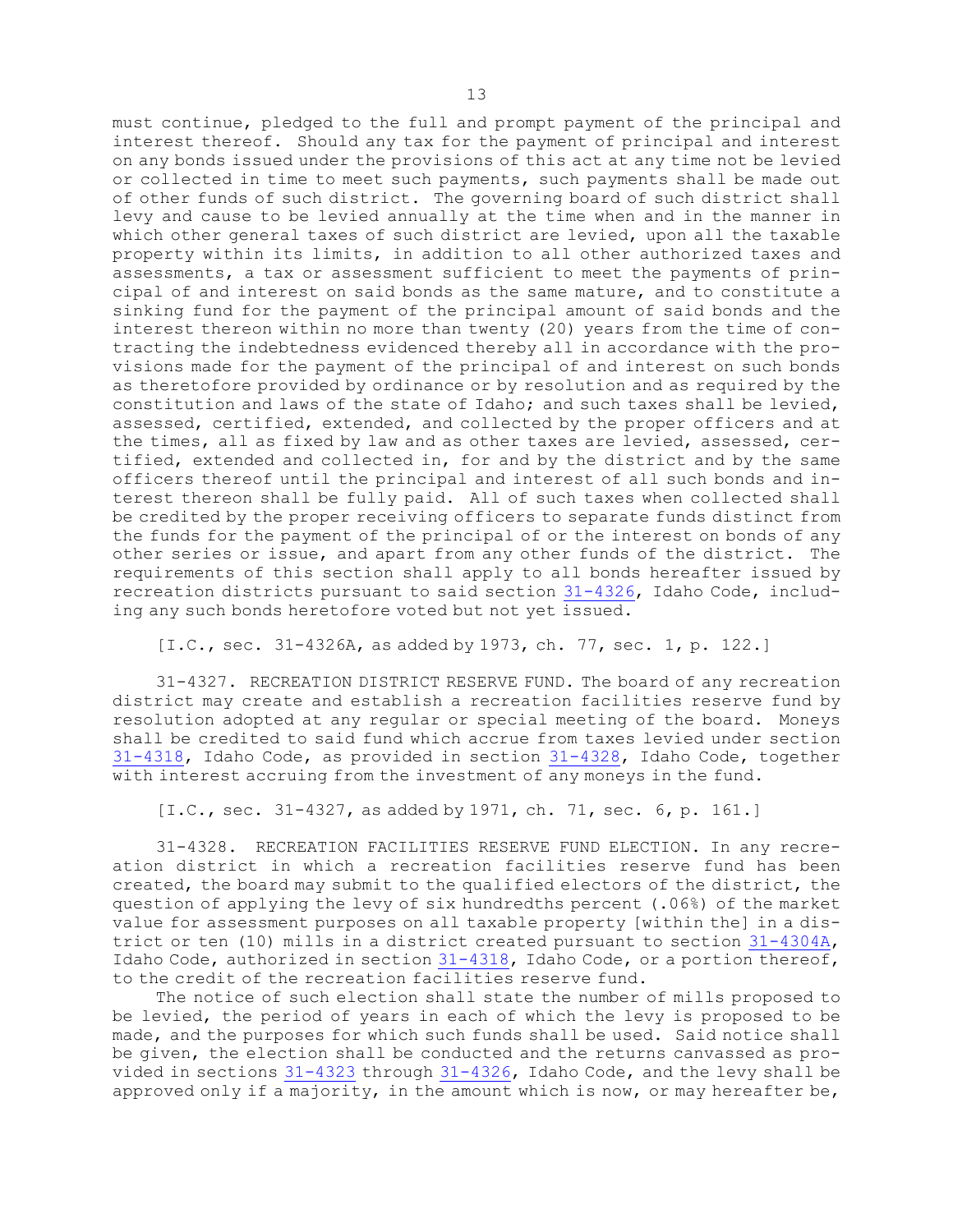set by the constitution of the state of Idaho for approval of indebtedness, if the qualified voters vote in favor.

If the question be approved, the board may make <sup>a</sup> levy in each year according to the terms so approved, and may again submit the question at the expiration of the period of such levy, for the number of mills and the number of years which the board may at that time determine, or, during the period approved at any such election, if such period be less than ten (10) years or the number of mills be less than three (3), the board may submit to the qualified electors in the same manner as before, the question whether the number of years, or the number of mills, or both, be increased, but not to exceed the maximum herein authorized. If such increase or increases be approved by the electors, the terms of such levy shall be in lieu of those approved in the first instance, but disapproval shall not affect any terms theretofore in effect.

[I.C., sec. 31-4328, as added by 1971, ch. 71, sec. 7, p. 161; am. 1995, ch. 82, sec. 9, p. 223; am. 1995, ch. 353, sec. 8, p. 1197.]

31-4329. ADOPTION OF BUDGET -- PUBLIC HEARING. A board shall adopt <sup>a</sup> budget and cause <sup>a</sup> public hearing to be held upon such budget prior to certifying <sup>a</sup> tax levy to <sup>a</sup> board of county commissioners.

[I.C., sec. 31-4329, as added by 1973, ch. 83, sec. 1, p. 132.]

31-4330. NOTICE OF HEARING -- POSTING AND PUBLICATION. Notice of the budget hearing meeting shall be posted at least ten (10) full days prior to the date of said meeting in at least one (1) conspicuous place in each recreation district to be determined by the board, <sup>a</sup> copy of such notice shall also be published in <sup>a</sup> daily or weekly newspaper published within such recreation district, in one (1) issue thereof, during such ten (10) day period. The place, hour and day of such hearing shall be specified in said notice, as well as the place where such budget may be examined prior to such hearing. <sup>A</sup> full and complete copy of such proposed budget shall be published with and as <sup>a</sup> part of the publication of such notice of hearing.

[I.C., sec. 31-4330, as added by 1973, ch. 83, sec. 2, p. 132.]

31-4331. PUBLIC INSPECTION. Such budget shall be available for public inspection from and after the date of the posting of notices of hearing as in this act provided, at such place and during such business hours as the board may direct.

[I.C., sec. 31-4331, as added by 1973, ch. 83, sec. 3, p. 132.]

31-4332. BOARD ATTENDANCE -- DUTIES. A quorum of the board of the recreation district shall attend such hearing and explain the proposed budget and hear any and all objections thereto.

[I.C., sec. 31-4332, as added by 1973, ch. 83, sec. 4, p. 132.]

31-4333. CONFIRMATION OF ELECTIONS AND SUBDISTRICT BOUNDARIES. That all recreation districts heretofore organized or purported to be organized pursuant to the provisions of [chapter](https://legislature.idaho.gov/statutesrules/idstat/Title31/T31CH43) 43, title 31, Idaho Code, known as the "recreation district law," the legal descriptions of the boundaries thereof